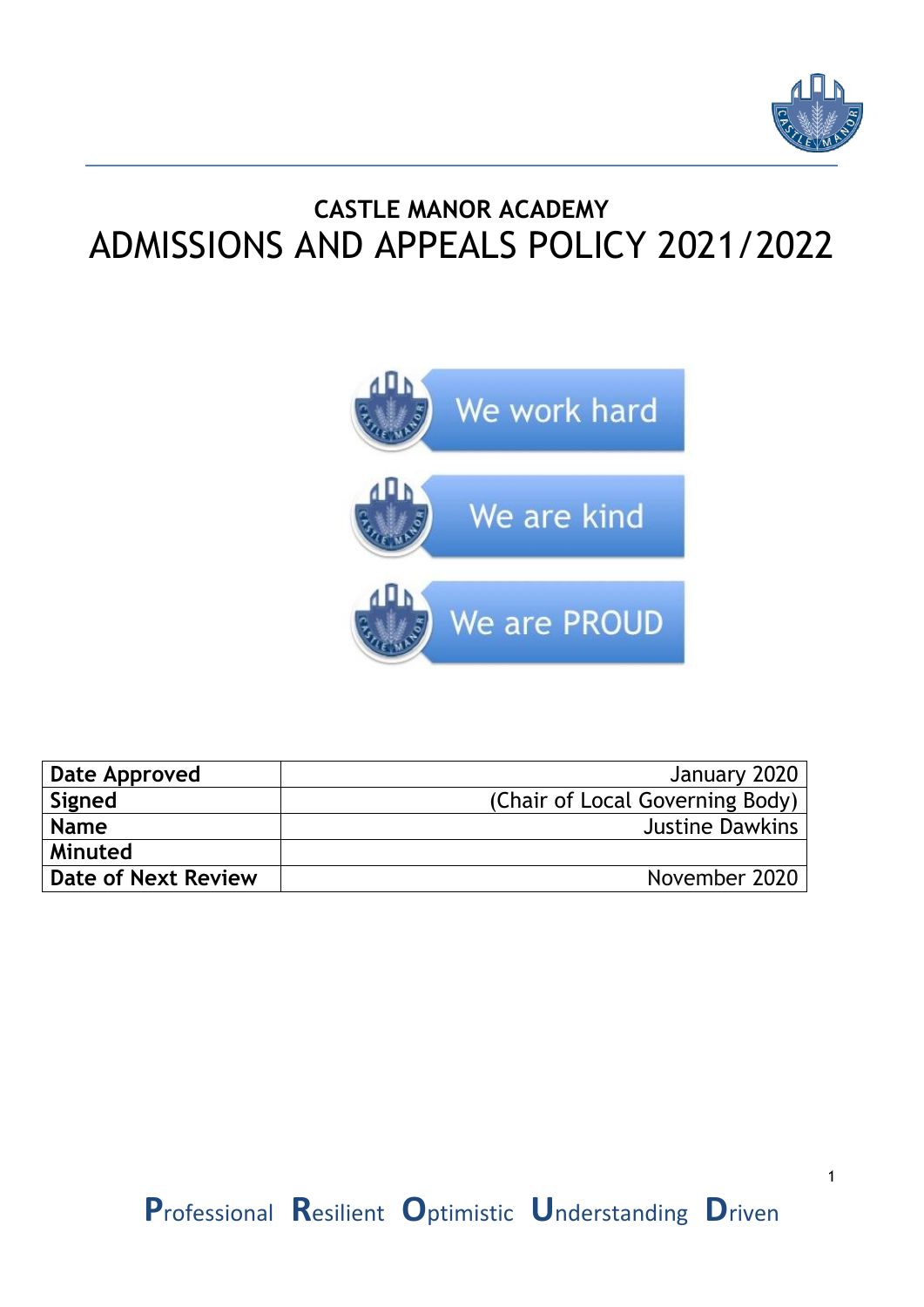

## **Castle Manor Academy**

### **Admissions and Appeals Policy 2021/2022**

#### Introduction

- 1. We accept students of all abilities, but no student will be admitted if, in the governors' opinion, such admittance would prejudice the provision of efficient education or the efficient use of resources. We participate in the Local Authority co-ordinated scheme and all deadlines within the Local Authority scheme should be adhered to by applicants.
- 2. Parents should note that for Suffolk schools there is no automatic right to a place at the local school. It is essential that application forms are completed and returned by the deadline date. If you make an application for a school which is not your local school and, subsequently, are not allocated a place, there is no guarantee that a place will be available for your child at the local school.

#### Procedures for Admission

- 3. The governing body will decide its own admissions to Castle Manor Academy, but the local authority will co-ordinate all normal year of entry admissions in its area and will communicate all normal year of entry admission decisions to parents.
- 4. The agreed Published Admissions Number (PAN) for the normal year of entry is 150.
- 5. Procedures for applying to Castle Manor Academy are explained in the publication 'Admissions to Schools in Suffolk'. Parents should make themselves familiar with this information and take particular note of the definitions provided, dates and deadlines, which apply to Castle Manor Academy's admission arrangements, unless stated otherwise in this document.
- 6. It is expected that children will normally be educated within their chronological year group.

#### **Applications for a place outside the normal age group:**

7. Applications for children to be admitted to a school earlier or later than normal, to stay longer with a younger year group or to be taught ahead will be considered carefully and the decision will be made on the basis of the circumstances of each case and evidence provided. Parents may seek a place for their child outside of their normal age group, for example, if the child is gifted and talented or has experienced problems such as ill health. Requests will be considered with the evidence provided. Parents or carers should make a request to the school in writing. This will need to include, where relevant, any supporting evidence. The governors will make a decision on the request, taking into account the views of the headteacher. The school will write to the parent or carer with the outcome including the reasons for the decision. If the request is refused, details of how to complain to the school will be given. A CAF1 application form must be sent to the Local Authority, along with the decision letter from the school and other relevant evidence, by the national closing date. Even if the request is agreed there is no guarantee there will be a place available.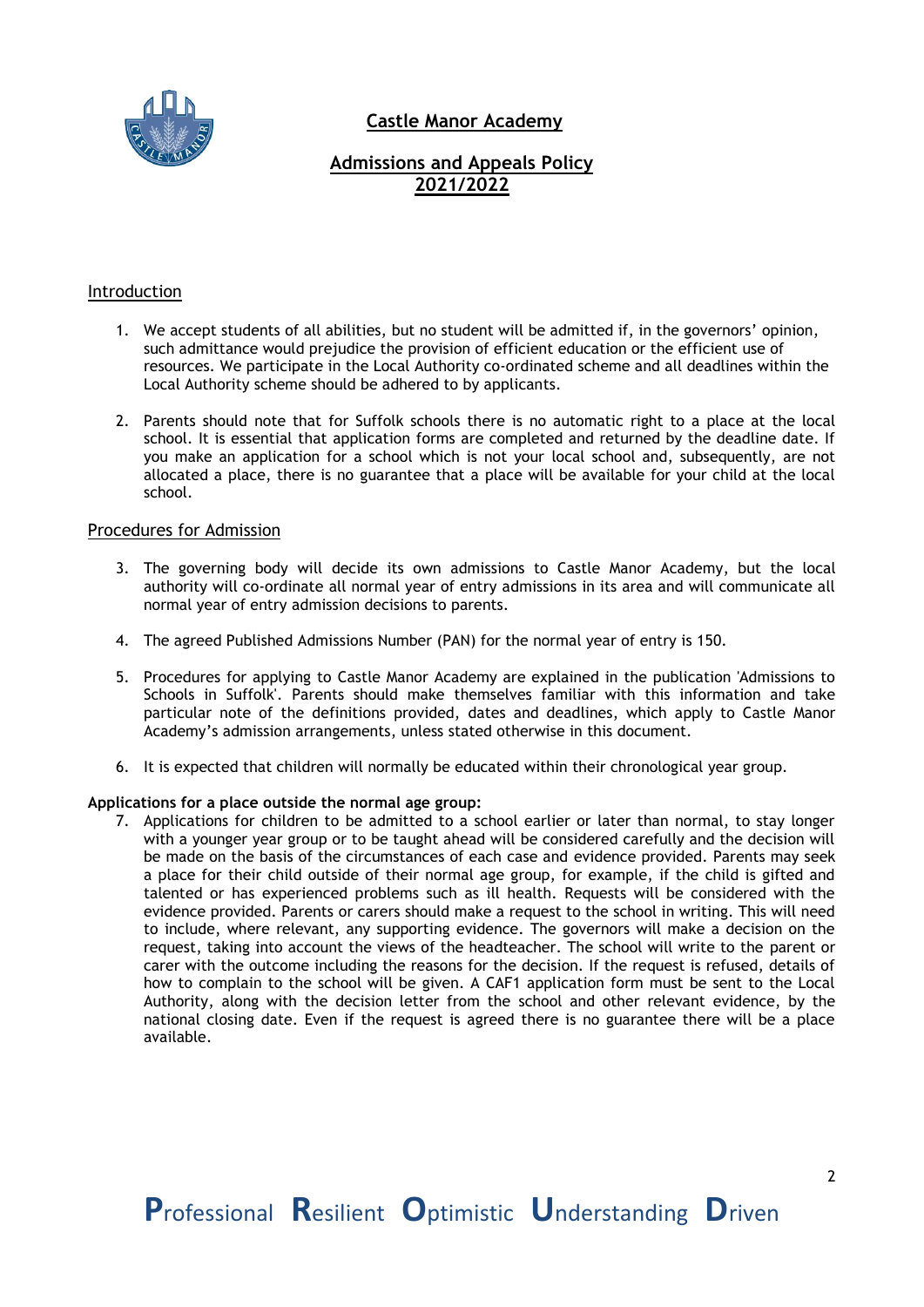#### **Application Forms:**

- 8. Applications for the normal year of entry should be made using the Suffolk normal year of entry application form (CAF 1), which is available from the school or from Suffolk County Council on 0345 6000981 or at [www.suffolk.gov.uk/admissions.](http://www.suffolk.gov.uk/admissions) Parent/carers are encouraged to apply online.
- 9. **Completed forms should be sent directly to the Local Authority. If completed forms are returned by post, proof of postage should be obtained.**

#### **Deadlines:**

10. The annual deadline for submitting application forms is **31 October for transfer to Year 7 at Castle Manor Academy.**

#### **Waiting lists:**

- 11. If you apply for a school place in the normal year of entry and one or more of your preferences are refused, your child's name will automatically be placed on a waiting list for these schools. Names are placed on the waiting list in the priority order set out in our admissions oversubscription criteria.
- 12. The order of children does not remain static as circumstances change a child's place on the waiting list can go up or down, for example due to withdrawals or additional applications. If you change your address while your child is on a waiting list you must let us know. Please be aware that this may change your child's position on the waiting list. Written evidence of this will be required.
- 13. Having your child's name on a waiting list will not affect your right to appeal for any of the schools you have been refused a place at.
- 14. Late applicants will be added to any waiting lists in oversubscription priority order if their parental preferences cannot be met.
- 15. If a place becomes available, we will offer it to a child on the waiting list in priority order. We do not offer places on the basis of the date on which names were placed on the list.
- 16. The waiting list will cease to operate on 31 December.
- 17. For details of how to make an in-year application, please see the section on this below.

#### Definitions and Details

#### **Priority Admissions:**

18. All children whose Education, Health and Care (EHC) plan names the school **must** be admitted.

19. Area

Our priority admission area for **Castle Manor Academy** is our Family of Schools, defined for this purpose as our named partner feeder primary schools:

Place Farm Primary Academy, Burton End Primary Academy, Clements Community Primary School, St Felix Roman Catholic Primary School and New Cangle Community Primary School.

This means that pupils attending one of our named partner feeder primary schools at the application closing date will be considered to 'reside' in our priority admissions area.

20. Siblings

By sibling we mean:

• Children living at the same address who have one or both natural parents in common.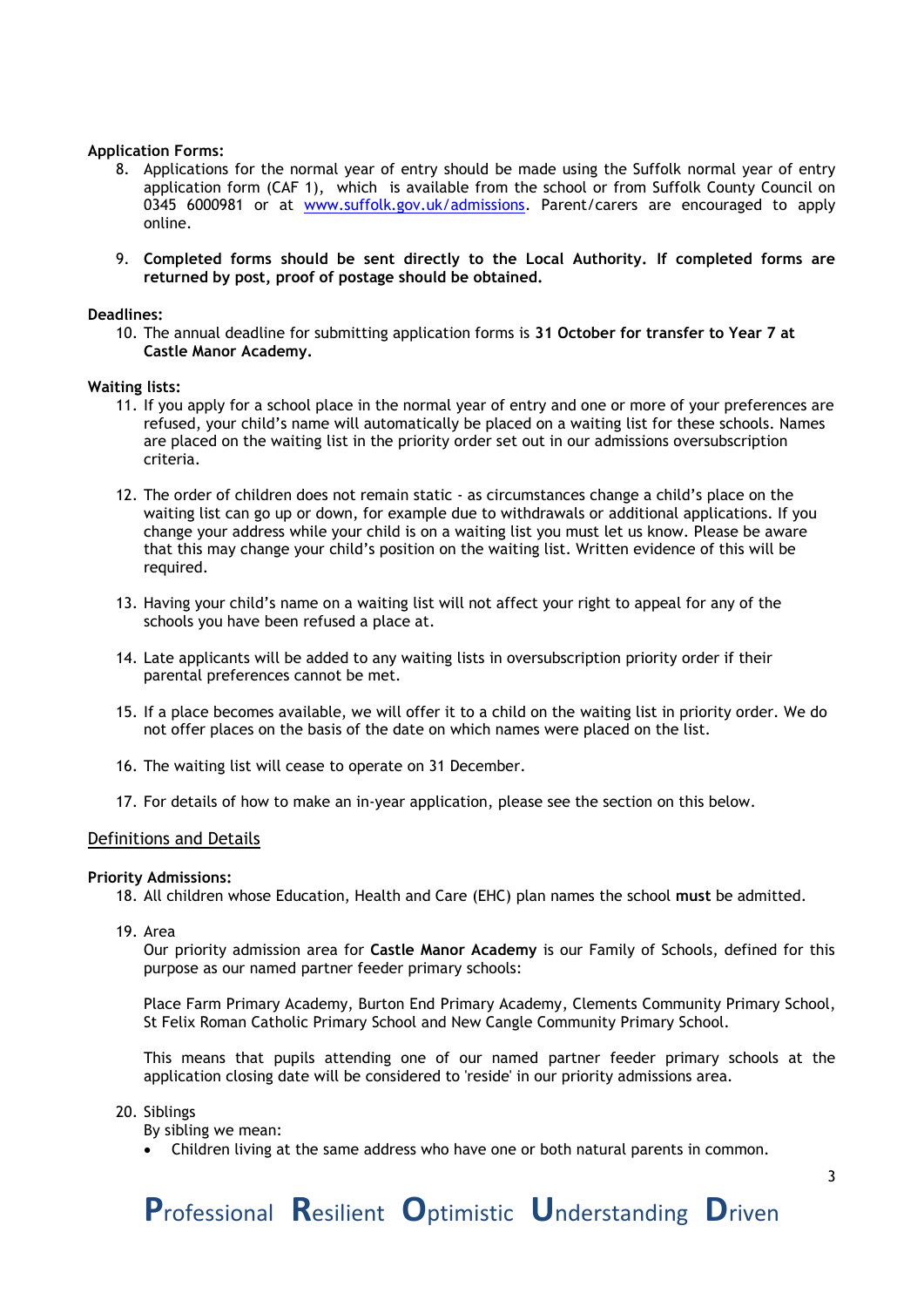- Children living at the same address who are related by a parent's marriage.
- Children who are living at the same address whose parents are living as partners at this address.

We do not include 'cousins' within our definition of sibling.

#### **Admissions Oversubscriptions Criteria:**

21. If the number of applications is greater than the PAN, we will use our admissions oversubscription criteria to decide who gets a place.

The following details the order of priority for places in the case of oversubscription:

- A. Looked after children (children in care) and previously looked after children (children who were looked after, but ceased to be so because they were adopted or became subject to a child arrangements order or special guardianship order, immediately following having been looked after).
- B. Children from the named local partner feeder primary schools; the Family of Schools, with a brother or sister (sibling) attending Castle Manor Academy or who have already been offered a place, at the time of application, with a reasonable expectation they will be attending at the start of the new school year. Priority will be given, where necessary, to applications where there is the smallest age gap between siblings. If you have more than one child at the Academy, please name the youngest one.
- C. Children attending one of the named local partner feeder schools; the Family of Schools, who do not have a brother or sister (sibling) attending Castle Manor Academy. Applications in this category will be ranked using the distance criteria described in the tie-breaker (below).
- D. Children of staff employed by the school in the following circumstances:
	- i. Where the member of staff has been employed at the school for two or more years at the time at which application for admission to the school is made, or
	- ii. The member of staff is recruited to the school to fill a vacant post for which there is a demonstrable skill shortage.
- E. Children who do not attend a named local partner feeder primary school with a brother or sister (sibling) attending Castle Manor Academy or who have already been offered a place, at the time of application, with a reasonable expectation they will be attending at the start of the new school year. Priority will be given, where necessary, to applications where there is the smallest age gap between siblings. If you have more than one child in the Academy, please name the youngest one.
- F. Children who do not attend a named local partner feeder primary school who do not have a brother or sister (sibling) attending Castle Manor Academy. Applications in this category will be ranked using the distance criteria described in the tie-breaker (below).

#### **The Tie-Breaker:**

- 22. In the event of oversubscription, having applied the criteria outlined above, priority will be determined by the distance of the child's home (that is where the child is ordinarily resident) from the school. Priority will be given to the applicants who live nearest the school. This will be done by measuring the distance by a straight line ('as the crow flies'). All straight line distances are calculated electronically by Suffolk County Council using data provided jointly by the Post Office and Ordnance Survey. The data plots the co-ordinates of each property and provides the addresspoint between which the straight line distance is measured and reported to three decimal places. Where there is more than one home within a single building (for example apartments) we will measure to a single point within that building irrespective of where those homes are located.
- 23. If after the distance tie-breaker, with two or more applications ranked at the same distance, there are more applications than places, a further tie-breaker of Random Allocation will be used

## **P**rofessional **R**esilient **O**ptimistic **U**nderstanding **D**riven